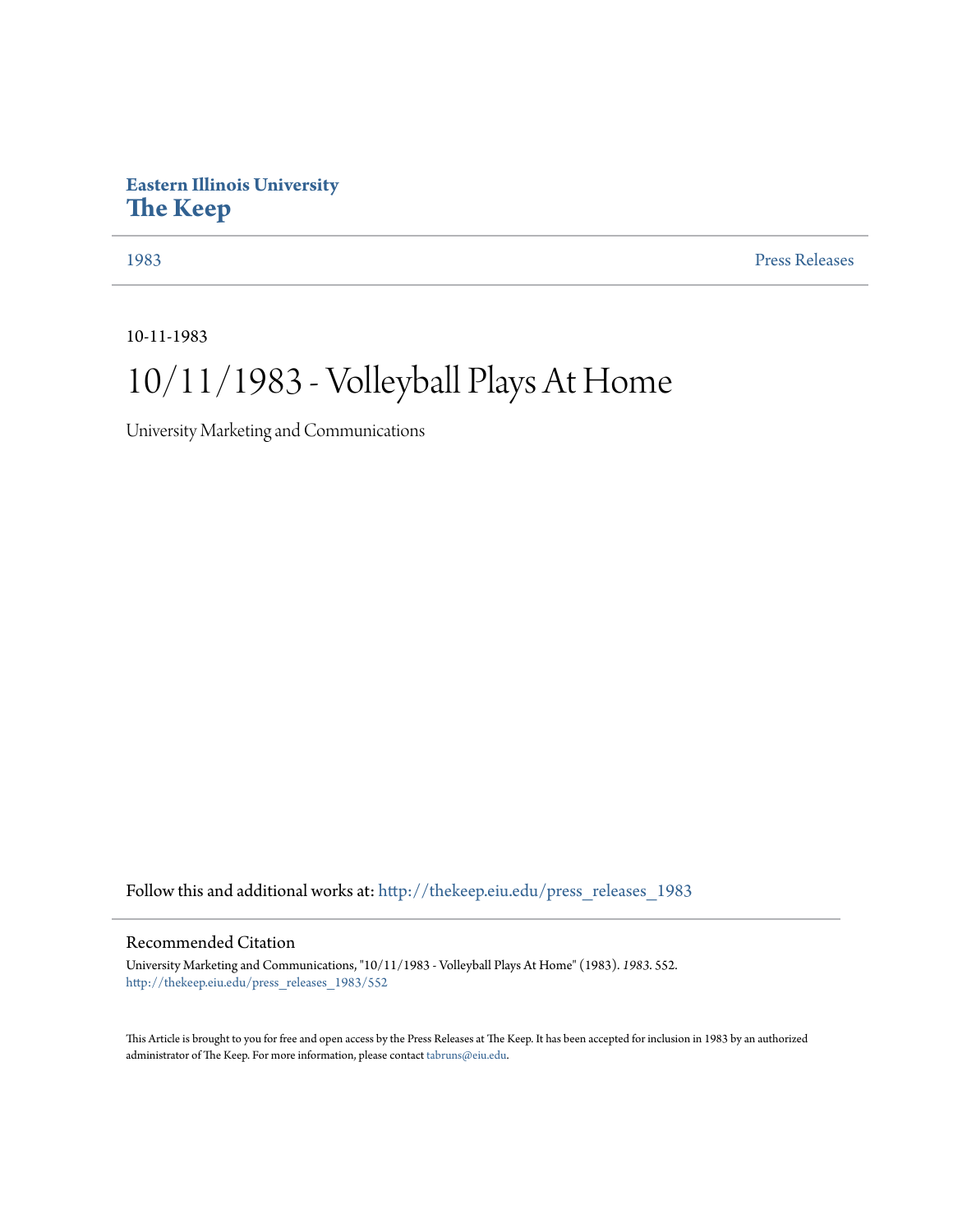

• **e Panther Sports News** 

**EASTERN ILLINOIS UNIVERSITY, Charleston, IL 61920**  DAVID KIDWELL, *Sports Information Director*  OFFICE: (217) 581-2920 HOME: (217) 345-4166

Oct. 11, 1983 LS-Volleyball-Hts  $\eta_{\alpha}$ 

#### ~OR IMMEDIATE RELEASE

CHARLESTON, IL--Eastern Illinois University's volleyball team will play before its home fans Friday (Oct. 14) for the first time in nearly six weeks.

Loyola University will face the Lady Panthers, 17-6, at 7:30 p.m. as Eastern attempts to regroup after compiling a disappointing 2-2 record last weekend at the Windy City Invitational.

Loyola also competed at Chicago and won one of four matches for a seventh place finish in the eight-team tourney, while Eastern placed in the invitational's top four.

Coach Betty Ralston said her Panther squad should be tested by the taller Lady Ramblers who blocked very effectively last weekend.

"We will try to mix up our offense more than we did in Chicago by doing more dinking and trying to drop soft hits in the back row," Ralston said. "That may pull them away from the net so our attackers can be more effective."

"Also, we have to work on being prepared for recovering from being blocked. When one of our big hitters gets blocked, we aren't prepared to keep the ball in play because we always seem to expect the hit to be a kill."

Three of the "big hitters" this fall have been seniors Stacy Cook (Lincoln/Illinois Central) and Bonnie Fisk (Evansville, IN-Castle) and sophomore Judy Pianos (Evanston-Township).

Planos leads the team in attack percentage at 33.1, while Cook has the most kills, 223, closely followed by Fisk's 222 kills.

Fisk is the most effective blocker with 38 solos and 31 assists, while Cook has 29 solos and 33 assists to her credit. Fisk also leads the team with 40 service aces. Cook and Planos have chipped in 31 and 29 aces, respectively.

Senior Kathy Briggs (Bartonville-Limestone/Illinois Central) has been a stalwart on defense all season, collecting a team-high 232 **digs.**